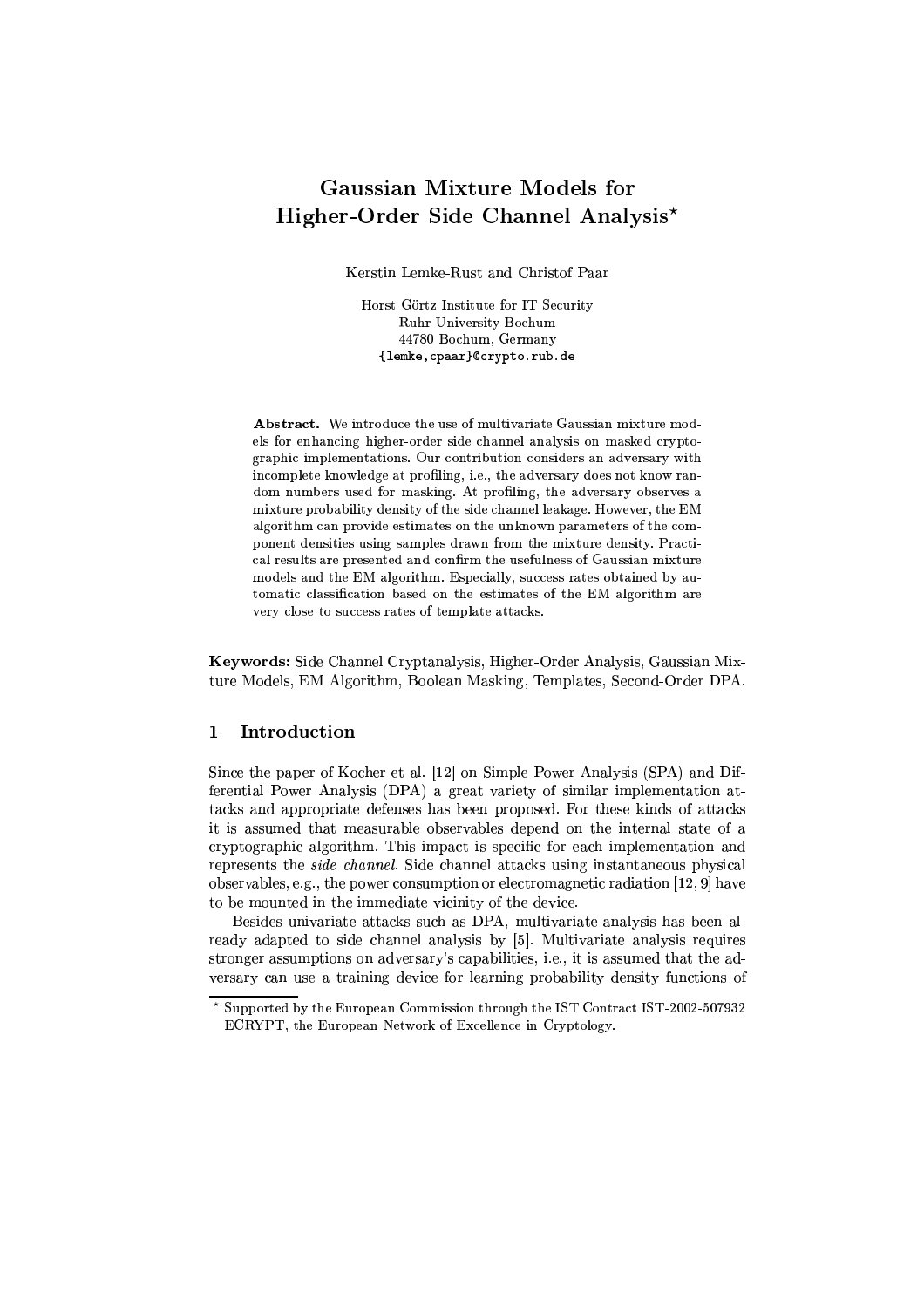the observables. A template [5] is a multivariate Gaussian probability density function for one key dependent internal state of the implementation.

In response to side channel attacks designers of cryptographic implementations may include randomization techniques such as secret splitting or masking schemes, e.g., [4, 6]. These randomization techniques shall prevent from predicting any relevant bit in any cycle of the implementation. As result, statistical tests using physical observables at one instant cannot be assumed to be successful in key recovery. However, as already indicated by [12] high-order differential analysis can combine multiple instants from within one measurement trace.

Second-order DPA as proposed by  $[15, 22]$  uses again univariate statistics. It combines measurements at related time instants before statistics is applied. Related work on second-order DPA can also be found in  $[11, 19, 17, 21, 16, 1]$ . Except for [1] these contributions assume that the leakage of the cryptographic device corresponds to the Hamming weight model. Reference [1] acts on the different assumption that the adversary has access to an implementation with a biased random number generator at profiling.

An adversary with complete knowledge at profiling is able to build templates for all possible combinations of keys and random masks. At key recovery, the adversary then evaluates a mixture of densities for each key dependent internal state [20].

It is still an open research question whether an adversary with incomplete knowledge at profiling is capable of mounting a multivariate side channel analysis on unbiased masked cryptographic implementations. This paper provides a solution for this problem based on the use of Gaussian mixture models.

# $\overline{2}$ Our Model

We consider a two-stage side channel attack on a masked cryptographic implementation of a symmetric primitive, e.g., a block cipher. In the first stage of the attack, i.e., the *profiling stage*, the adversary aims at learning the data dependent probability density function (p.d.f.) of the side channel leakage emanating from the masked implementation at run-time. In the second stage, i.e., the key recovery stage, the adversary applies statistics gained from the profiling stage in order to recover an unknown secret key from the masked cryptographic implementation.

The cryptographic implementation of a symmetric primitive is assumed to apply a boolean masking scheme, i.e., the cryptographic key  $k \in \{0,1\}^d$  is masked with an unpredictable uniformly distributed random number  $y \in \{0,1\}^d$  that is internally generated by the cryptographic device. As result of masking, the internal state k is randomly mapped to  $k \oplus y$  at run-time, i.e, one random representation of the overall parameter space. Therefore, internal states are no longer predictable by solely guessing on the key  $k$  thereby preventing both single-order simple and differential side channel attacks.

Higher-order analysis, however, considers both multiple internal states and multiple side channel observations of each internal state. Though our algorithms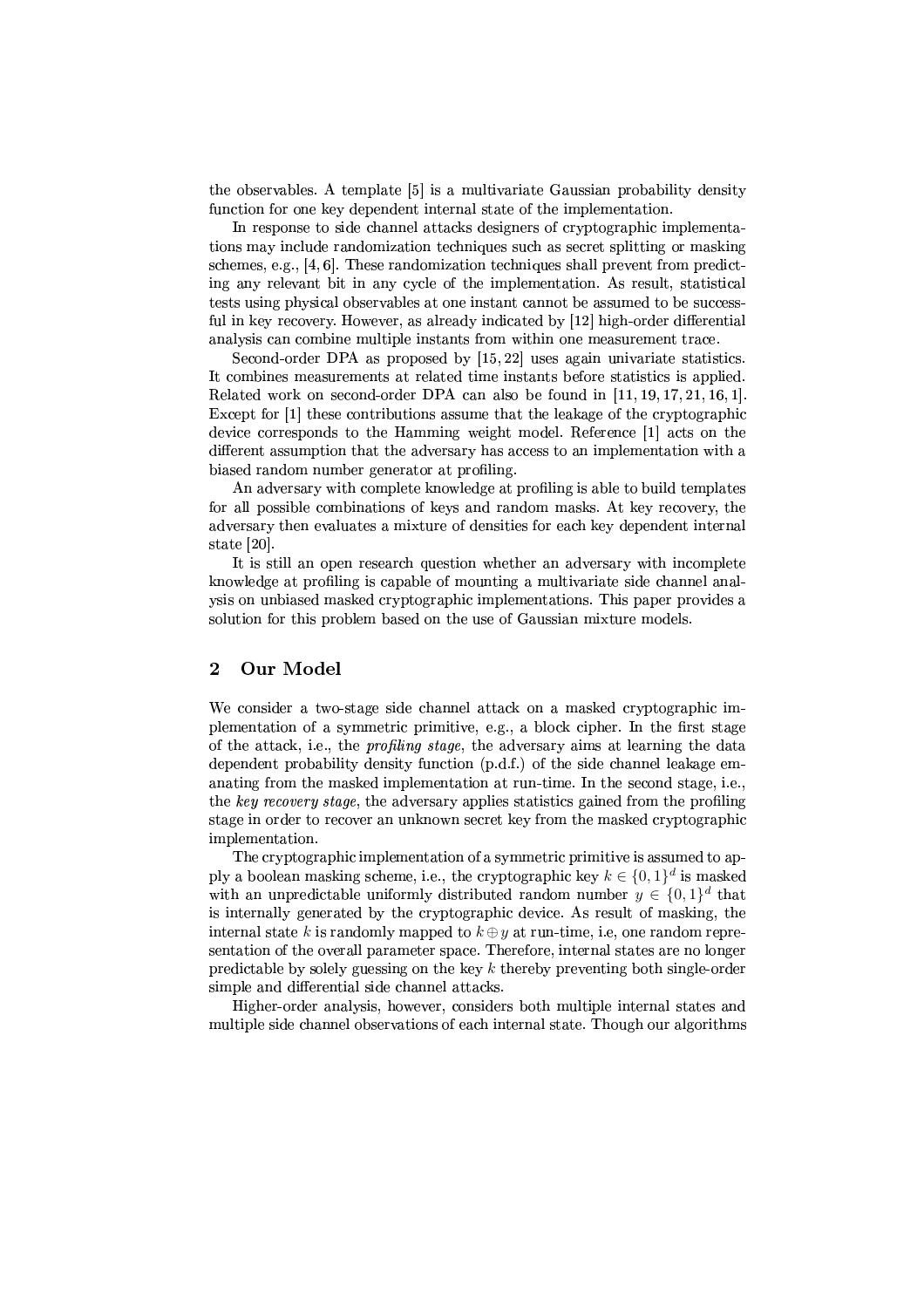are also applicable for multiple internal states, in this contribution we restrict to two internal states, i.e., y and  $y \oplus k$  for simple side channel attacks and y and  $y \oplus k \oplus x$  for differential side channel attacks with  $x \in \{0,1\}^d$  being a known random number. It is assumed that the mask  $y$  is freshly generated and used only once.<sup>1</sup>

Let  $I(x, k, y) = (I_1, \dots, I_m)^T$  be an *m*-dimensional side channel observable with  $\boldsymbol{i}(x, k, y) = (i_1, \ldots, i_m)^T$  representing one particular measurement outcome of  $I(x, k, y)$ . Each vectorial sample includes some hidden physical leakage on the two internal states y and  $y \oplus k \oplus x$ .

We make the following assumptions regarding the side channel adversary  $A$ .

- $-$  Adversary's input of the profiling stage: A is given N vectorial samples  $i(x, k, y)$  produced from the measurement setup M during run-time of the implementation of the cryptographic primitive  $P$  operating on random numbers  $x, k$ , and  $y$ .
- Adversary's a-priori knowledge in the profiling stage: A knows input  $x \in$  $\{0,1\}^d$  and key  $k \in \{0,1\}^d$  that was processed by  $P$  at each of the N samples.
- $-A$ *dversary's output of the profiling stage:* A outputs a multivariate p.d.f.  $f^{(x,k)}$  of the side channel leakage for each pair of  $(x, k)$ .
- Adversary's input of the key recovery stage: A is given  $N^{\circ}$  vectorial samples  $\mathbf{i}(x, k^{\circ}, y)$  produced from the measurement setup M during run-time of the implementation of the cryptographic primitive  $P$  operating on a fixed key  $k^{\circ}$  and random numbers x and y.
- Adversary's a-priori knowledge in the key recovery stage: A knows x that was processed by  $P$  at each of the  $N^{\circ}$  samples. A knows the multivariate p.d.f.s  $f^{(x,k)}$  for the side channel leakage for each pair of  $(x, k)$  from the profiling stage.
- Adversary's output of the key recovery stage:  $A$ 's output is a key guess  $k^*$ .
- Adversary's success at the key recovery stage: A is successful if  $k^* = k^{\circ}$ . If key recovery is repeated multiple times the success rate of the adversary is the percentage of correct key guesses. $<sup>2</sup>$ </sup>

One may think of  $A$  being an administrative user who is able to load test keys into one instance of a set of identical cryptographic devices and to run the cryptographic primitive  $\mathcal P$ . As common in side channel attacks  $\mathcal A$  has physical access to the cryptographic device.  $A$  does not know the details of the cryptographic implementation and  $A$  is not able to modify or tamper with the cryptographic implementation. Further,  $A$  is not assumed to have any a-priori knowledge on the physical leakage function of  $P$ , i.e., the impact of internal states on the side channel leakage<sup>3</sup>.

 $1$  Note that weak masking schemes may re-use the mask in subsequent iterations of, e.g., a round function. In such a case the use of multiple internal states may be favorable.

<sup>&</sup>lt;sup>2</sup> Note that the success rate also depends on N and  $N^{\circ}$ .

 $3$  Because of that,  $A$  is not restricted to any specific leakage models such as the Hamming weight model.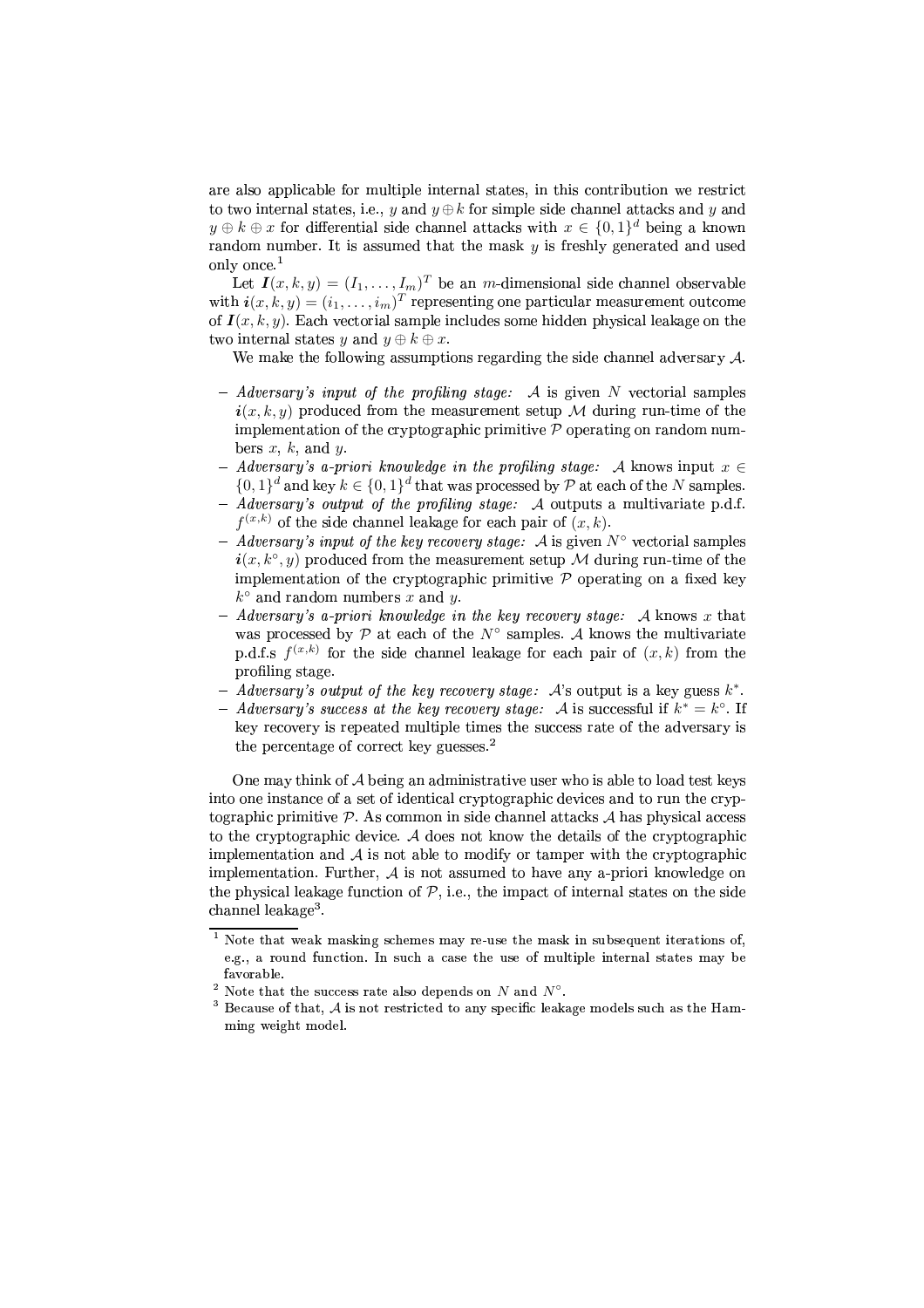It is assumed that the measurement vector  $\boldsymbol{z} := \boldsymbol{i}(x, k, y) \in \mathbb{R}^m$  is distributed according to an  $m$ -variate Gaussian density

$$
\mathcal{N}(z,\mu,\Sigma) = \frac{1}{\sqrt{(2\pi)^m |\Sigma|}} \exp\left[-\frac{1}{2}(z-\mu)^T \Sigma^{-1} (z-\mu)\right]
$$
(1)

where  $\mu$  is the mean vector,  $\Sigma$  the covariance matrix of the normally distributed random variable Z with  $\Sigma = (\sigma_{uv})_{1 \le u, v \le m}$  and  $\sigma_{uv} := \mathbb{E}(Z_u Z_v) - \mathbb{E}(Z_u)\mathbb{E}(Z_v)$ ,  $|\Sigma|$  denotes the determinant of  $\Sigma$  and  $\Sigma^{-1}$  its inverse. A Gaussian distribution is completely determined by its parameters  $(\mu, \Sigma)$ . Note that both parameters can depend on the data  $(x, k, y)$ , therefore enabling side channel leakage.

# 3 **Gaussian Mixture Models**

In the profiling stage A determines the multivariate p.d.f. of  $i(x, k, Y)$  for each combination of  $(x, k)$  and the random variable Y, i.e., in total  $2^{2d}$  p.d.f.s. In practice, one may argue that this number can be reduced to  $2^d$  p.d.f.s characterizing  $i(x \oplus k, Y)$ .

For each  $(x, k)$  A observes a *mixture* p.d.f.

$$
f(z, \theta^{(x,k)}) = \sum_{j=0}^{2^d - 1} \alpha_j^{(x,k)} \mathcal{N}(z, \mu_j^{(x,k)}, \Sigma_j^{(x,k)})
$$
(2)

that consists of  $2^d$  m-variate Gaussian component p.d.f.s  $\mathcal{N}(z, \mu_i^{(x,k)}, \Sigma_i^{(x,k)})$ . Herein, j denotes the mask with  $\alpha_i$  being the probability to indeed observe mask j. The  $\alpha_i$  satisfy

$$
\alpha_j^{(x,k)} \ge 0, j = 0, ..., 2^d - 1, \text{ and } \sum_{j=0}^{2^d - 1} \alpha_j^{(x,k)} = 1.
$$
 (3)

A Gaussian mixture p.d.f. is completely defined by parameters

$$
\theta^{(x,k)} = \left(\alpha_0^{(x,k)}, \mu_0^{(x,k)}, \Sigma_0^{(x,k)}, \dots, \alpha_{2^d-1}^{(x,k)}, \mu_{2^d-1}^{(x,k)}, \Sigma_{2^d-1}^{(x,k)}\right) .
$$
 (4)

*Example 1.* Fig. 1 provides an illustration of the mixing of p.d.f.s considering  $x, k, y \in \{0, 1\}$  that was generated from measurement samples for  $x \oplus k = 0$ . It can be seen that separating the distributions for  $y = 0$  and  $y = 1$  from the mixed distribution is not a trivial problem as both p.d.f.s significantly overlap.

Finite mixture models are well known from cluster analysis and pattern recognition  $[7, 13, 3, 18, 8]$ . In a typical problem, features from known observations have to be learnt and statistical classifiers have to be trained by using means of similarity. These classifiers are then available for recognition of unknown observations. This two-stage procedure is very similar to applying a two-stage side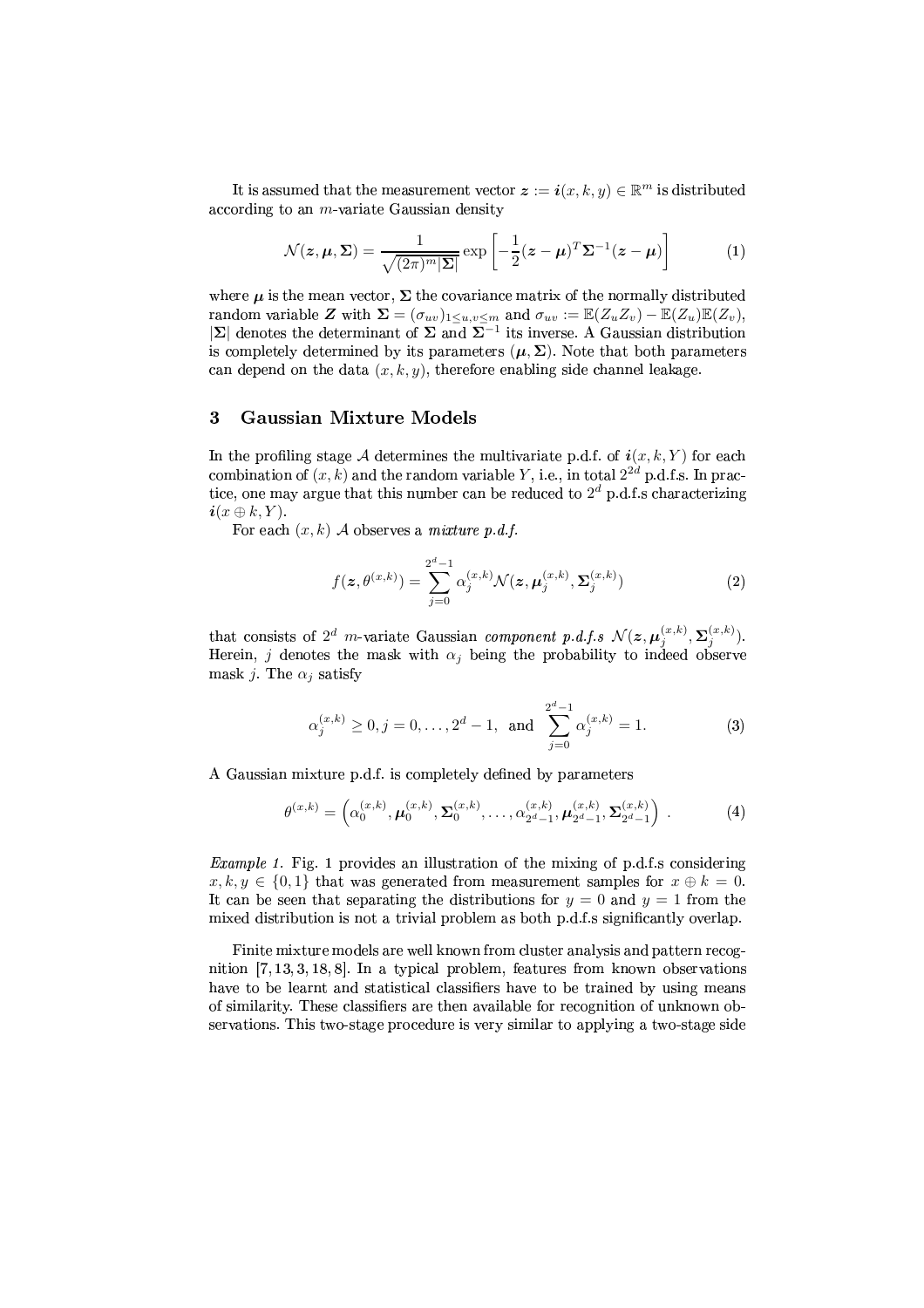

 ${\bf Fig. 1.}$  Two-dimensional p.d.f.s extracted from experimental data. The  $x$  and  $y$  coordinates represent the measurement outcomes at two instants  $t_1$  (y leaks) and  $t_2$  (y  $\oplus k \oplus x$ leaks). The plot on the right shows a mixture of p.d.f.s as it can be recognized by  ${\mathcal{A}}$  at profiling. A more powerful adversary knowing masks  $y$  at profiling can determine the  $\blacksquare$ ized with  $z_i := (z_i - \mu_i)/s_i$  wherein  $\mu_i$  is the mean value and  $s_i$  the standard deviation for each scalar component of  $z_i$ 

âRJLN8K8;LEâCä Hoofdie voor die voll die voll die voll die voll die voll die voll die voll die voll die voll die voll die voll die voll die voll die voll die voll die voll die voll die voll die voll die voll die voll die 8W4 AÕTÒoL 8;4B7:o7ØY:UøY4B<ÿÒoLNú¿4 ÒUÒU4BO 7WLYAÕTÒ=4|7LN<JO â VYAÕTÒU48W4?C¤<TV ôÒU4BOªØE4QLNú¿VYIª8ÕT6;Vªâ4B7;7W4BO '' and '' in the set of the set of the set of the set of the set of the set of the set of the set of the set of the set of the set of the set of the set of the set of the set of the set of the set of the set of the set of versary knowing  $y$ , e.g., the developer of the cryptographic implementation, can build m-variate Gaussian densities  $\mathcal{N}(\bm{z}, \bm{\mu}^{(x,k,y)}, \bm{\Sigma}^{(x,k,y)})$  for each tuple  $(x, k, y),$ i.e.,  $2^{3d}$  templates. Accordingly to  $\mathcal{A}$ , it may be assumed that this powerful ad versary can also manage with  $2^{2d}$  templates  $\mathcal{N}(\bm{z},\bm{\mu}^{(x\oplus k,y)},\bm{\Sigma}^{(x\oplus k,y)})$ . The adver sary  $\mathcal A$  considered in this contribution, however, observes the system response ovyi a stranovnika stranovnika končinenta stranovnika končinenta stranovnika končinenta stranovnika končinenta s the system, especially  $\mathcal A$  does not know any labels of samples. This problem of  $\sim$  35, RT4  $\sim$  35, RT4  $\sim$  36, RT4  $\sim$  36, RT4  $\sim$  36, RT4  $\sim$  36, RT4  $\sim$  36, RT4  $\sim$  37, RT4  $\sim$  37, RT4  $\sim$  37, RT4  $\sim$  37, RT4  $\sim$  37, RT4  $\sim$  37, RT4  $\sim$  37, RT4  $\sim$  37, RT4  $\sim$  37, RT4  $\sim$  37, RT4

The problem statement for  $A$  is at follows. Given an observation of a mixture of  $f(z, \theta^{(x,k)})$  in (2) estimate the parameters in (4) for the observed multimodal $4$ . p.d.f.

Some side information make the estimation easier for  ${\mathcal A}$  if compared to other problems of pattern recognition:

¾ù©Ymgi`Hjkaht~j¨`y`9Bj{©Da9]±·ªm§li«ka9jk°]N©iB«ªjkn'jkavj¨gis«¨li©Em`y`HmzmW\_KB«J«{] sB«¬Ej¨Nµ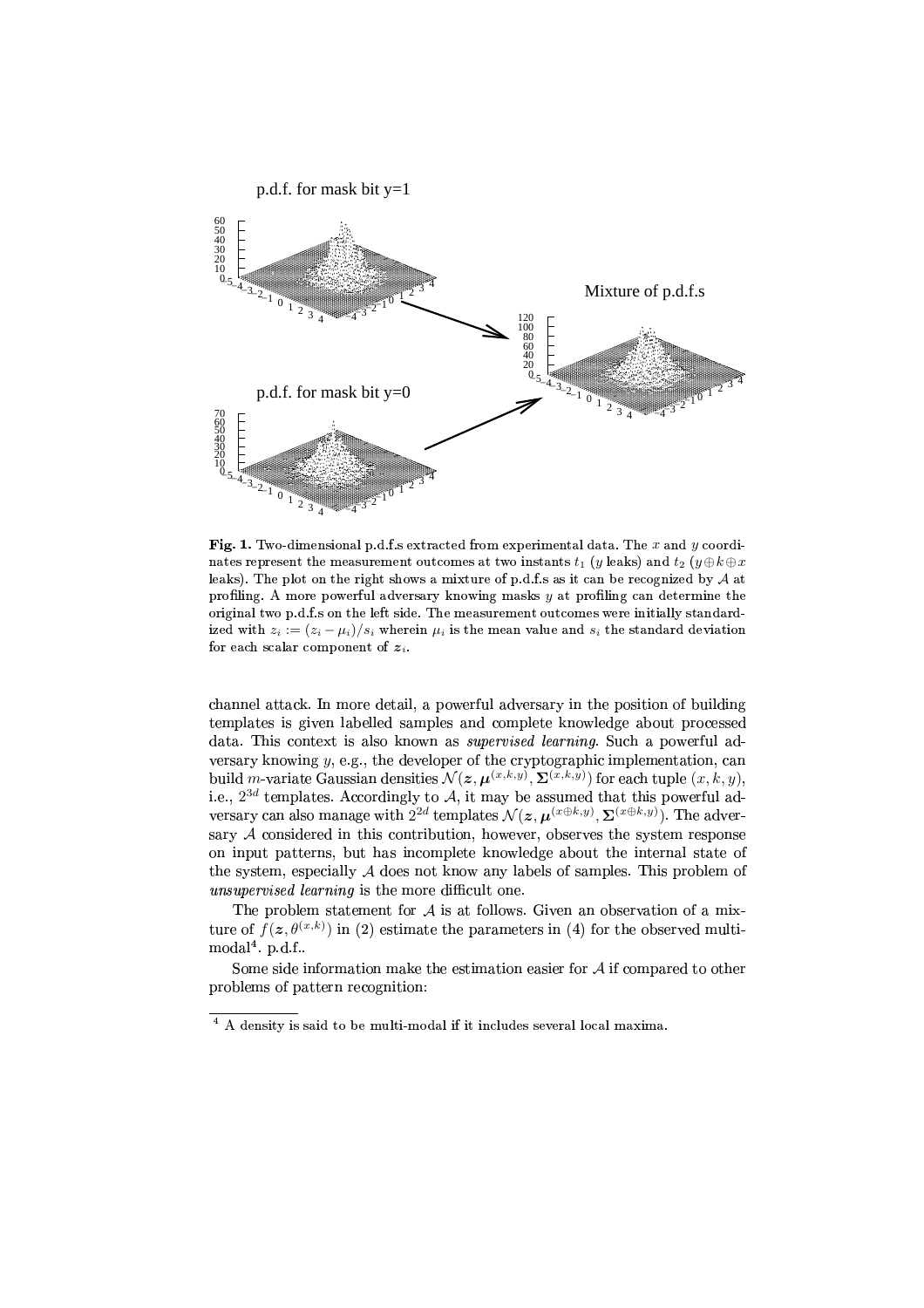- The number of component p.d.f.s is known to be  $2^d$ .
- The component p.d.f.s are uniformly distributed in an efficient masking scheme:

$$
\alpha_j^{(x,k)} \approx 2^{-d} \tag{5}
$$

Further, A does not need to identify the labels of the component p.d.f.s for key recovery, cf. Section 3.2.

This contribution considers four different variants for use at high-order side channel analysis. Three variants come from assumptions in order to reduce the number of unknown parameters in this scheme.

 $-$  Variant 1: The list of free parameters  $(4)$  is reduced to

$$
\theta^{(x,k)} = \left(\mu_0^{(x,k)}, \ldots, \mu_{2^d-1}^{(x,k)}\right) . \tag{6}
$$

 $-$  Variant 2: The list of free parameters (4) is reduced to

$$
\theta^{(x,k)} = \left(\alpha_0^{(x,k)}, \mu_0^{(x,k)}, \dots, \alpha_{2^d-1}^{(x,k)}, \mu_{2^d-1}^{(x,k)}\right) . \tag{7}
$$

 $-$  Variant 3: The list of free parameters (4) is reduced to

$$
\theta^{(x,k)} = \left(\alpha_0^{(x,k)}, \mu_0^{(x,k)}, \dots, \alpha_{2^d-1}^{(x,k)}, \mu_{2^d-1}^{(x,k)}, \Sigma^{(x,k)}\right)
$$
(8)

wherein  $\Sigma$  denotes one common covariance matrix.

- Variant 4: All parameters are unknown. The list of parameters is given in  $(4)$ .

Table 1. Number of free parameters in the Gaussian mixture model.

|   |          |          | $\ \text{Variant}\ _{\alpha_i^{(x,k)}}\ \mu_i^{(x,k)}\ \Sigma_i^{(x,k)}\text{or}\Sigma^{(x,k)}\ $ | Total                                                              |
|---|----------|----------|---------------------------------------------------------------------------------------------------|--------------------------------------------------------------------|
|   |          | $12^a m$ |                                                                                                   | $2^a m$                                                            |
| 2 |          | $2^d m$  |                                                                                                   | $2^d(1+m)-1$                                                       |
|   |          |          |                                                                                                   | $-1\left(2^d m\right) (m^2+m)/2 \left(2^d(1+m)+(m+m^2)/2-1\right)$ |
|   | $\Omega$ |          |                                                                                                   | $2^d m \left[ 2^d (m^2 + m)/2 \right] 2^d (1 + 3m/2 + m^2/2) - 1$  |

*Example 2.* If  $d = 1$  and  $m = 2$  (smallest reasonable mixture) the number of free parameters is 4 for Variant 1, 5 for Variant 2, 8 for Variant 3, and 11 for Variant<sub>4</sub>

Note that the estimation of component p.d.f.s is required for each  $(x, k)$ , respectively for each  $(x \oplus k)$ . For the estimation of the component densities, the number of available measurements at profiling is on average reduced to

$$
N^{(x,k)} \approx \frac{N}{2^{2d}}\tag{9}
$$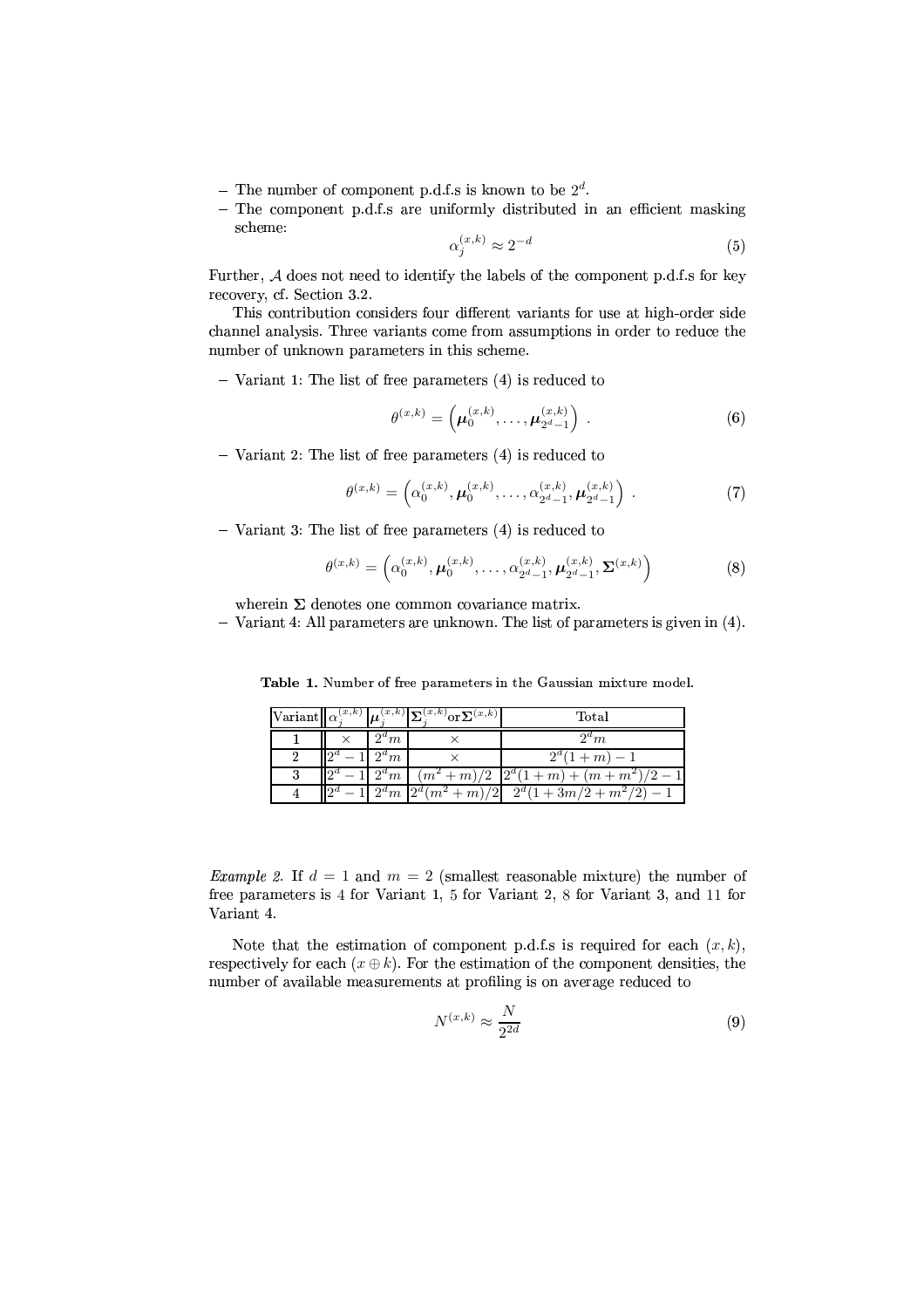for the characterization of  $i(x, k, Y)$  and to

$$
N^{(x \oplus k)} \approx \frac{N}{2^d} \tag{10}
$$

considering  $\mathbf{i}(x \oplus k, Y)$ .

*Example 3.* If  $d = 1$  one obtains  $N^{(x,k)} \approx \frac{N}{4}$  and  $N^{(x \oplus k)} \approx \frac{N}{2}$ . However, if  $d = 8$  this yields to  $N^{(x,k)} \approx \frac{N}{2^{16}}$  and  $N^{(x \oplus k)} \approx \frac{N}{2^8}$ , thereby drastically reducing the number of measurements tha p.d.f.s for each  $(x, k)$ .

#### $3.1$ The EM Algorithm

For the estimation of the free parameters we propose to use the expectationmaximization (EM) algorithm that is based on a maximum-likelihood estimation and most favorable for practical applications  $[14, 7, 18]$ .

The likelihood function is the product of  $f(z_1, \theta^{(x,k)}) \cdot f(z_2, \theta^{(x,k)}) \cdot \cdots$  $f(z_{N^{(x,k)}}, \theta^{(x,k)})$ . This likelihood function is aimed to be maximized regarding the free parameters for each variant under the constraints of (3). For practical purposes one evaluates the logarithmic likelihood function

$$
\mathcal{L}^{(x,k)} := \sum_{i=1}^{N^{(x,k)}} \ln f(z_i, \theta^{(x,k)}) = \sum_{i=1}^{N^{(x,k)}} \ln \left( \sum_{j=0}^{2^d-1} \alpha_j^{(x,k)} \mathcal{N}(z_i, \mu_j^{(x,k)}, \Sigma_j^{(x,k)}) \right).
$$
\n(11)

We treat the additional constraint of  $(5)$  as a soft constraint for Variant 2. Variant 3, and Variant 4, i.e., the deviation of the parameters is controlled as part of the estimation process and estimations with high deviations from (5) as result of the EM Algorithm are withdrawn.

The EM algorithm is an iterative algorithm that requires initial values for the set of parameters  $\alpha_j^{(x,k)}$ ,  $\mu_j^{(x,k)}$  and  $\Sigma_j^{(x,k)}$ . We follow the recommendation of [3]<br>to initialize  $\Sigma_j^{(x,k)}$  with the identity map **I** on  $\mathbb{R}^m$ . For  $\alpha_j^{(x,k)}$  we choose a uniform distribution as in (5), and the initial value of  $\mu_i^{(x,k)}$  is determined by randomly selecting a start value in a given interval for each scalar component of  $\mu_j^{(x,k)}$ . Each estimation process is stopped if the maximization of (11) by using the estimators  $\hat{\theta}^{(x,k)}$  of the  $(l+1)$ -th iteration converges if compared to the estimated parameters  $\hat{\theta}^{(x,k)}$  of the *l*-th iteration [3, 18]. For the convergence one evaluates whether the growth of (11) is smaller than a pre-defined threshold, e.g.,  $\epsilon = 10^{-6}$ , after each iteration. As the estimation process outcomes depend on the initialization, the EM algorithm is repeated with many random initialization values for  $\mu_i^{(x,k)}$  and the estimated parameters leading to the maximum likelihood in (11) are finally selected as EM estimates.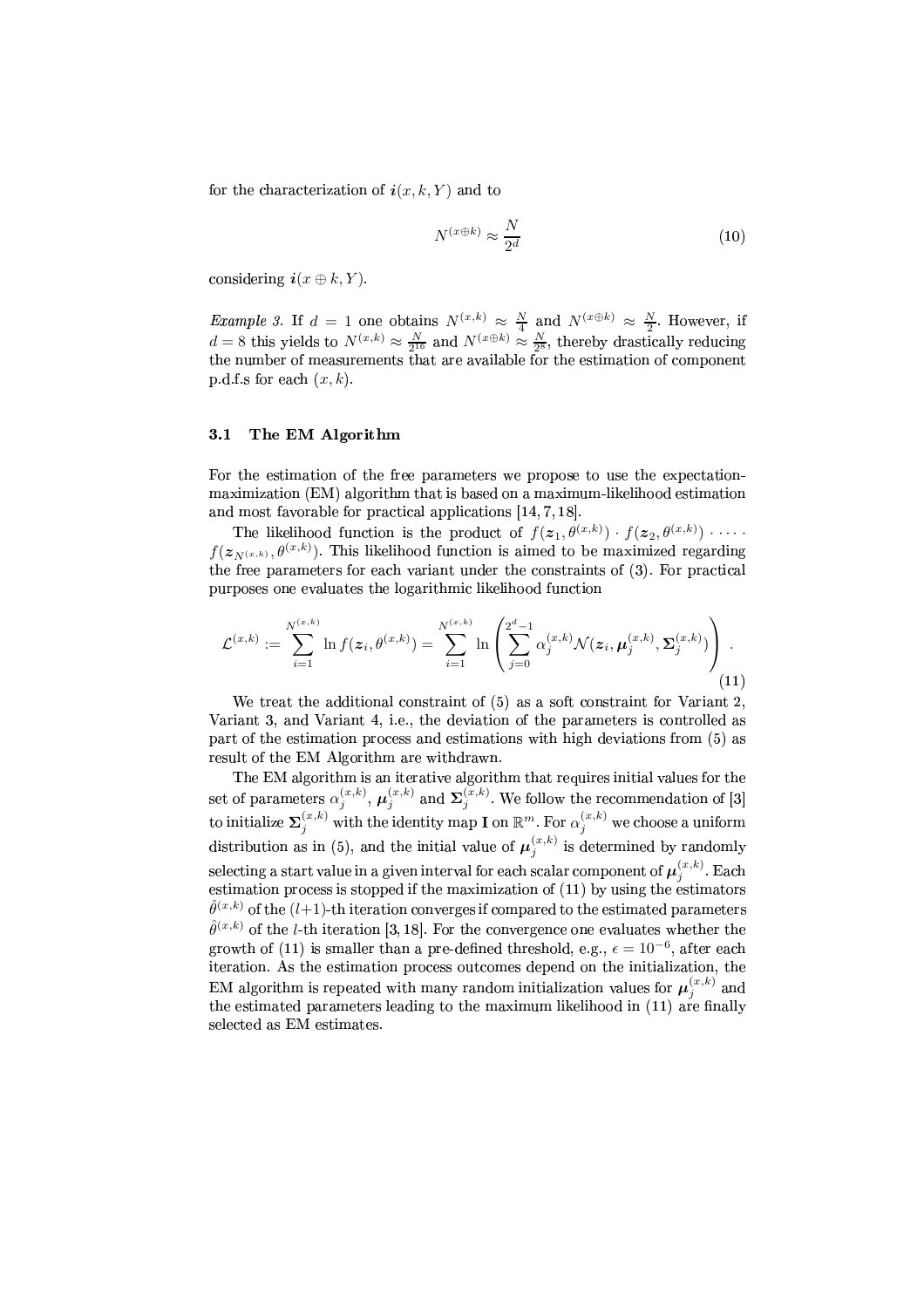Application to Variant 4: Each iteration includes the Expectation Step (E-Step), the Maximization Step (M-Step), and the computation of (11) to check for convergence of the estimated parameters  $[3, 18, 7]$ .

Expectation Step (E-Step):

$$
\alpha_{jn} := \frac{\hat{\alpha}_j^{(x,k)} \mathcal{N}(z_n, \hat{\boldsymbol{\mu}}_j^{(x,k)}, \hat{\boldsymbol{\Sigma}}_j^{(x,k)})}{\sum_{i=0}^{2^d-1} \hat{\alpha}_i^{(x,k)} \mathcal{N}(z_n, \hat{\boldsymbol{\mu}}_i^{(x,k)}, \hat{\boldsymbol{\Sigma}}_i^{(x,k)})}
$$
(12)

Maximization Step (M-Step):

$$
\hat{\alpha}_j^{(x,k)} = \frac{1}{N^{(x,k)}} \sum_{n=1}^{N^{(x,k)}} \alpha_{jn} \tag{13}
$$

$$
\hat{\mu}_{j}^{(x,k)} = \frac{1}{\sum_{n=1}^{N^{(x,k)}} \alpha_{jn}} \sum_{n=1}^{N^{(x,k)}} \alpha_{jn} z_n \tag{14}
$$

$$
\hat{\Sigma}_{j}^{(x,k)} = \frac{1}{\sum_{n=1}^{N^{(x,k)}} \alpha_{jn}} \sum_{n=1}^{N^{(x,k)}} \alpha_{jn} \left( z_n - \hat{\mu}_j^{(x,k)} \right) \left( z_n - \hat{\mu}_j^{(x,k)} \right)^T \qquad (15)
$$

Application to Variant 3 If the same covariance matrix  $\Sigma$  is used for all component p.d.f.s equations (12) and (15) are modified to (16) and (17), respectively  $\vert 3 \vert$ .

$$
\alpha_{jn} := \frac{\hat{\alpha}_j^{(x,k)} \mathcal{N}(z_n, \hat{\boldsymbol{\mu}}_j^{(x,k)}, \hat{\boldsymbol{\Sigma}}^{(x,k)})}{\sum_{i=0}^{2^d-1} \hat{\alpha}_i^{(x,k)} \mathcal{N}(z_n, \hat{\boldsymbol{\mu}}_i^{(x,k)}, \hat{\boldsymbol{\Sigma}}^{(x,k)})}
$$
(16)

$$
\hat{\Sigma}^{(x,k)} = \frac{1}{N^{(x,k)}} \sum_{n=1}^{N^{(x,k)}} \sum_{j=0}^{2^d-1} \alpha_{jn} \left( z_n - \hat{\mu}_j^{(x,k)} \right) \left( z_n - \hat{\mu}_j^{(x,k)} \right)^T \tag{17}
$$

Application to Variant 2 This variant replaces  $(12)$  with  $(18)$  in the E-Step and uses  $(13)$  and  $(14)$  in the M-Step.

$$
\alpha_{jn} := \frac{\hat{\alpha}_j^{(x,k)} \mathcal{N}(z_n, \hat{\boldsymbol{\mu}}_j^{(x,k)}, \boldsymbol{\Sigma}^{(x,k)})}{\sum_{i=0}^{2^d-1} \hat{\alpha}_i^{(x,k)} \mathcal{N}(z_n, \hat{\boldsymbol{\mu}}_i^{(x,k)}, \boldsymbol{\Sigma}^{(x,k)})}
$$
(18)

Application to Variant 1 This variant replaces  $(12)$  with  $(19)$  in the E-Step and uses solely  $(14)$  in the M-Step [7].

$$
\alpha_{jn} := \frac{\alpha_j^{(x,k)} \mathcal{N}(z_n, \hat{\boldsymbol{\mu}}_j^{(x,k)}, \boldsymbol{\Sigma}^{(x,k)})}{\sum_{i=0}^{2^d-1} \alpha_i^{(x,k)} \mathcal{N}(z_n, \hat{\boldsymbol{\mu}}_i^{(x,k)}, \boldsymbol{\Sigma}^{(x,k)})}
$$
(19)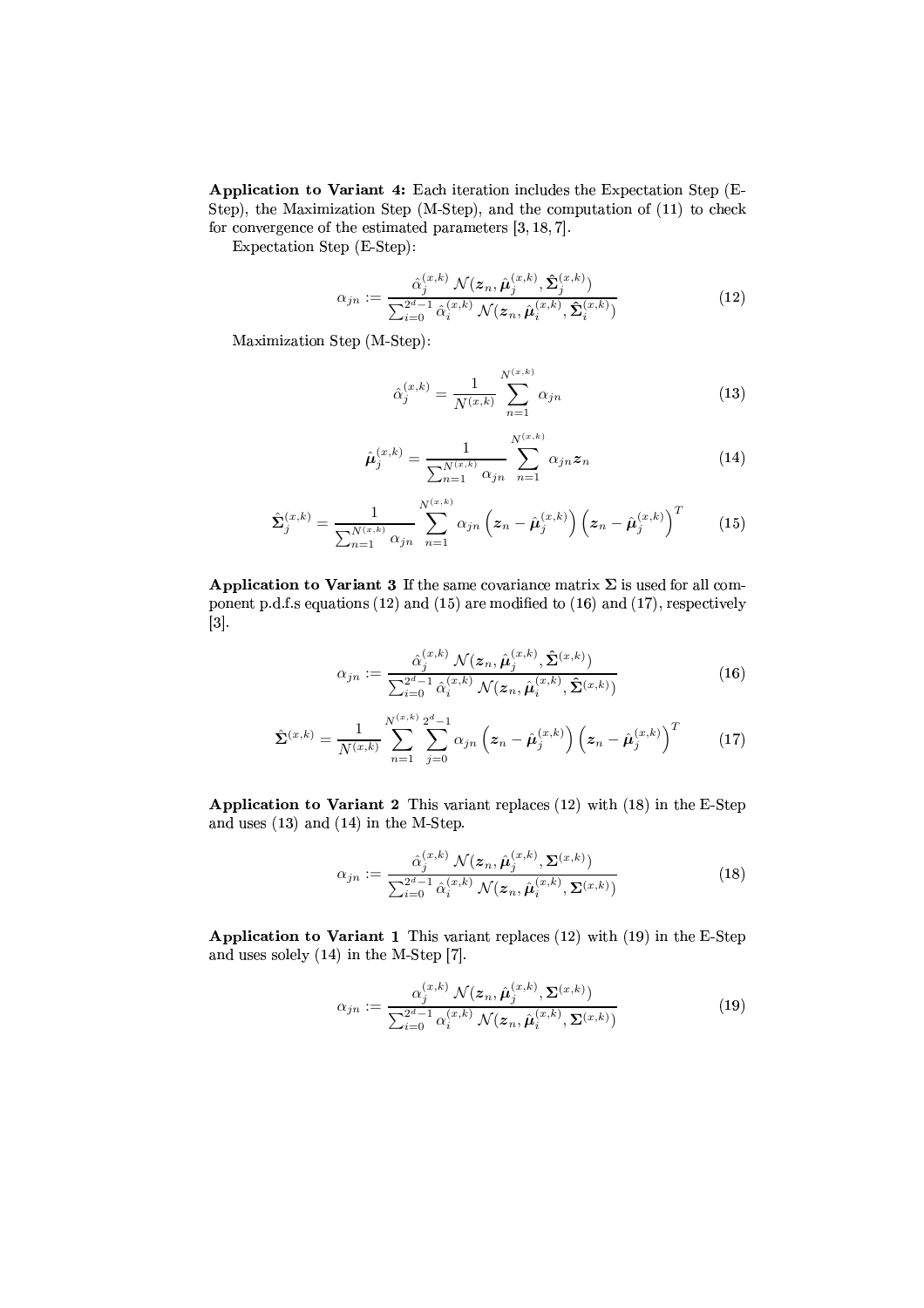#### $3.2$ **Key Recovery**

Key recovery is applied at the same implementation that is now loaded with a fixed unknown key  $k^{\circ}$ . Given the 2<sup>d</sup> component p.d.f.s  $\mathcal{N}(z, \mu_j^{(x,k)}, \Sigma_j^{(x,k)})$  with the associated probabilities  $\alpha_i^{(x,k)}$  the adversary computes

$$
\mathcal{L}_k := \sum_{i=1}^{N^{\circ}} \ln f(z_i|k, x_i) = \sum_{i=1}^{N^{\circ}} \ln \left( \sum_{j=0}^{2^d - 1} \alpha_j^{(x_i, k)} \mathcal{N}(z_i, \mu_j^{(x_i, k)}, \Sigma_j^{(x_i, k)}) \right) \tag{20}
$$

for each of the 2<sup>d</sup> key hypotheses k using known  $x_i \in \{0,1\}^d$  and decides in favour of that key hypothesis  $k^*$  that leads to the maximum likelihood:

$$
k^* := \arg\max_k \mathcal{L}_k \ . \tag{21}
$$

Note that the decision strategy for key recovery in a template attack is done in almost the same manner, just by replacing the estimated component p.d.f.s with the 'true' component p.d.f.s, i.e., with the templates in (20).

# $\overline{\mathbf{4}}$ **Experimental Case Study**

For the experimental evaluation we consider the simplest reasonable case, i.e., a two-dimensional  $(d = 1, m = 2)$  setting. Samples were obtained by measuring the power consumption of an 8 bit microprocessor AT90S8515 while running a boolean masking scheme. All random numbers  $x$ ,  $k$ , and  $y$  are known so that the results of the EM Algorithm (unsupervised learning) can be compared with the use of templates (supervised learning).

We selected two instants (for the selection process see Section 4.1) of the vectorial measurement sample. Instant  $t_1$  leaks side channel information on bit y and at  $t_2$  one finds side channel leakage on bit  $y \oplus k \oplus x$ . This scenario is identical to the one introduced by Messerges for second-order DPA [15].

We assume that two conditional p.d.f.s  $f^{(x \oplus k)}$  on  $i(x \oplus k, Y)$  are sufficient for the characterization problem instead of four conditional p.d.f.s  $f^{(x,k)}$  on  $i(x, k, Y)$ . In a template attack, the four resulting conditional-state p.d.f.s for all possible combinations of  $(x \oplus k, y)$  are identifiable and illustrated in Fig. 2. Fig. 3 shows the two mixed-state p.d.f.s for  $x \oplus k$  as they can be observed by A due to its incomplete knowledge.

The EM algorithm was applied to the two mixed states for  $x \oplus k$ . In Table 2 the estimated parameters as result of the profiling stage are summarized for the template algorithm and the four variants of the EM algorithm introduced in Section 3. It can be seen that the results of the estimated parameters of the EM algorithm depend on the specific variant. Table 2 shows that Variant 1 and Variant 2 of the EM algorithm lead to quite similar results, the component p.d.f.s are made of concentric circles in these cases. Also the results of Variant 3 and Variant 4 are quite similar, however, the results form ellipsoids with different parameters compared to the use of templates. Obviously, different parameter settings can produce similar probability distributions.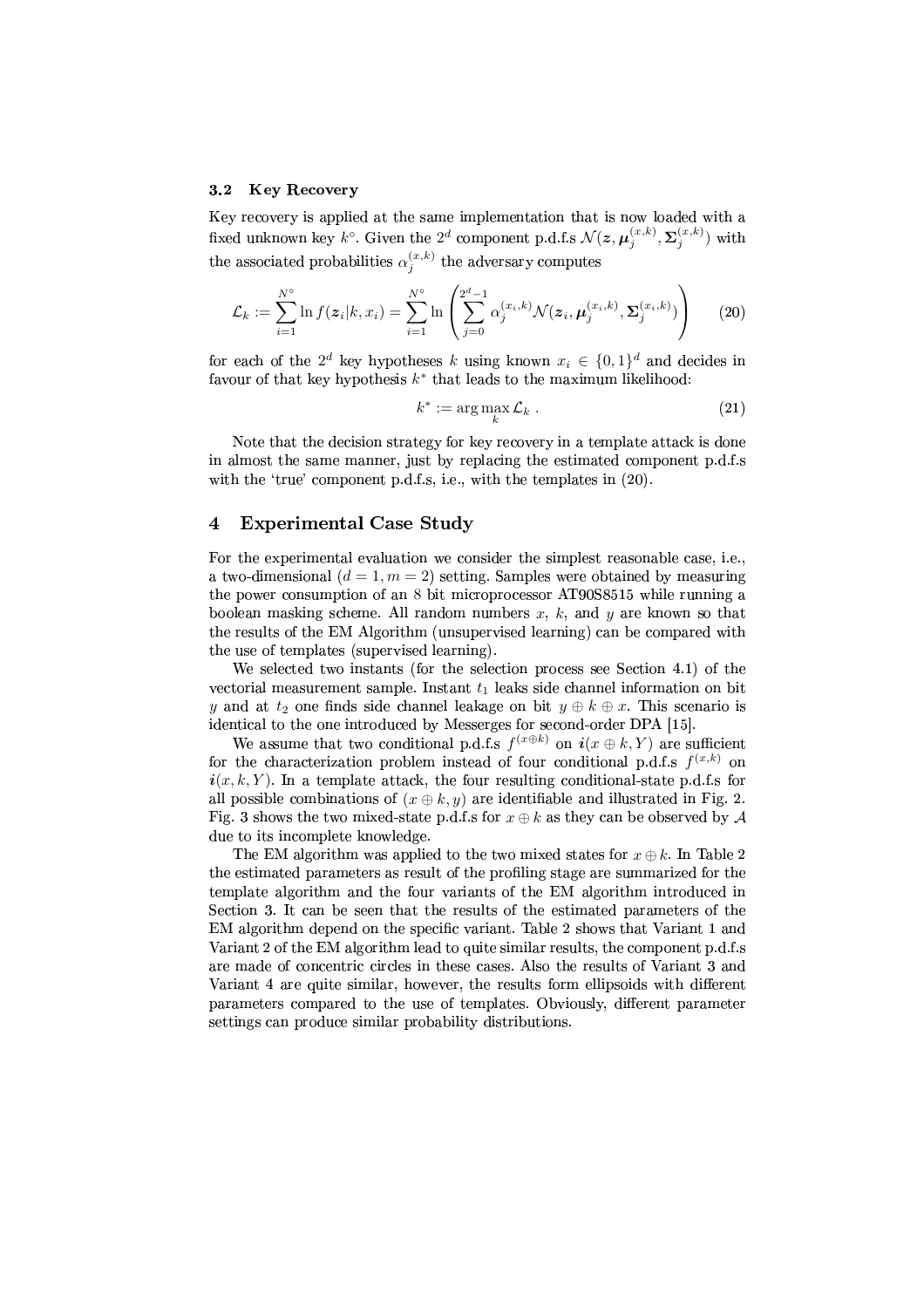

**Fig. 2.** Empirical component p.d.f.s for all four different combinations of bit  $y$  and bit  $k \oplus x$ . The x-axis gives the normalized measurement values at instant  $t_1$  (y leaks) and the y-axis shows the normalized measurement values at instant  $t_2$   $(y \oplus k \oplus x$  leaks). The distribution is shown for  $k \oplus x = y = 0$  in (a), for  $k \oplus x = 0$  and  $y = 1$  in (b), for  $k \oplus x = 1$  and  $y = 0$  in (c), and for  $k \oplus x = y = 1$  in (d). One can recognize shifts of the probability densities: to the left in (a) and (c), to the right in (b) and (d), to the top in b) and (c) and to the bottom in (a) and (d).



Fig. 3. Empirical mixed p.d.f.s for the two different values of bit  $x \oplus k$  using the same data as in Fig. 2. It is  $x \oplus k = 0$  in (a) and  $x \oplus k = 1$  in (b). In (a) one can recognize a slight rotation of the distribution to the left and in (b) a slight rotation of the %-(E!D31 , !i!j!8K?8<!0L-8 Q8R(\*S3% >!3R&kj9<!,-\$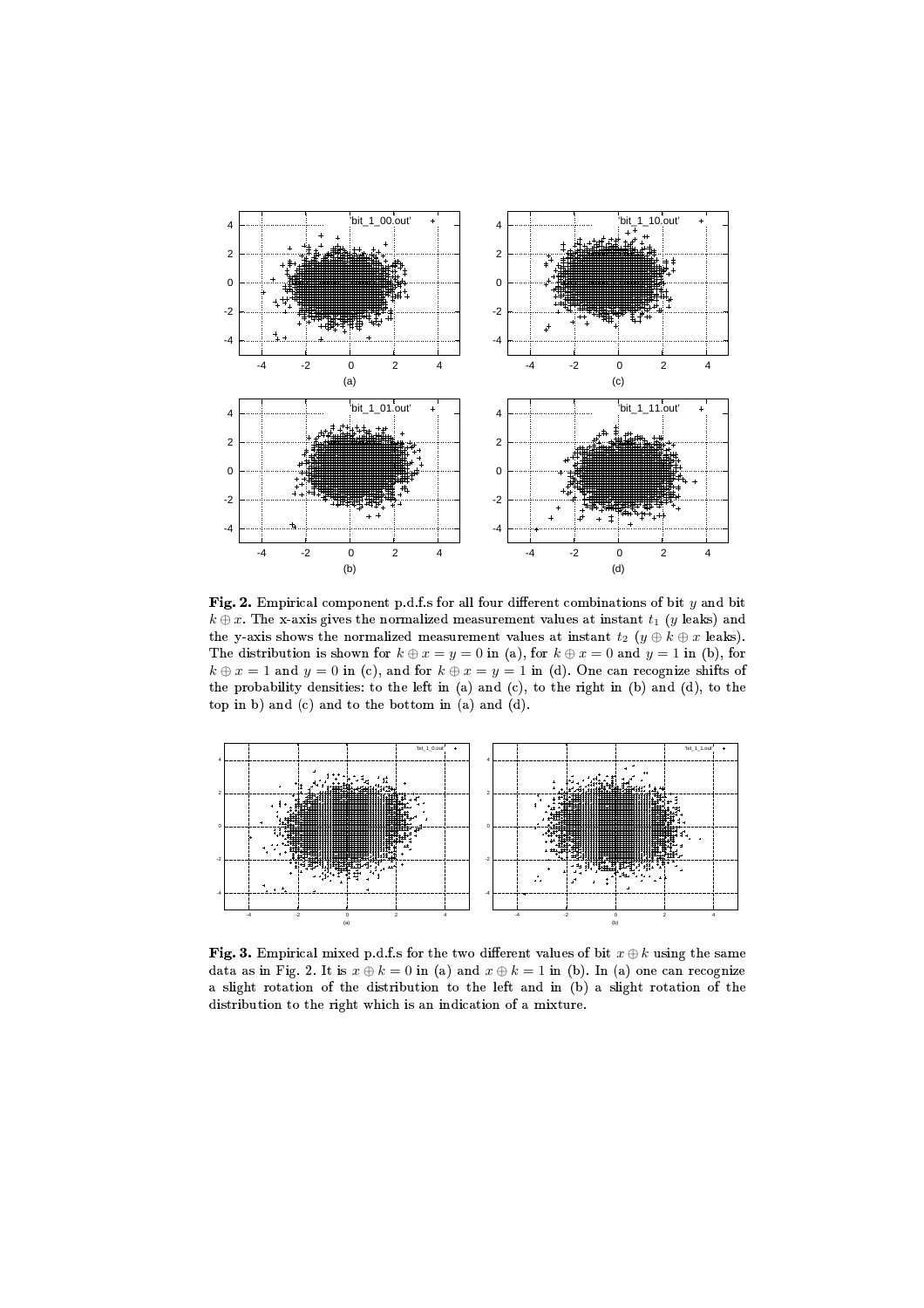| $x \oplus k$            | $\boldsymbol{y}$             | $\mu_1$              | $\mu_2$                                                 | $\sigma_{11}$    | $\sigma_{22}$    | $\sigma_{12}=\sigma_{21}$   |  |  |  |
|-------------------------|------------------------------|----------------------|---------------------------------------------------------|------------------|------------------|-----------------------------|--|--|--|
| Templates               |                              |                      |                                                         |                  |                  |                             |  |  |  |
| 0                       | $\theta$                     |                      | $-0.343609 - 0.264896   0.890693   0.929354   0.027368$ |                  |                  |                             |  |  |  |
| $\overline{0}$          | $\mathbf{1}$                 |                      | 0.363384 0.258210 0.849087 0.890358 0.046014            |                  |                  |                             |  |  |  |
| $\mathbf{1}$            | 0                            |                      | -0.353654 0.255177 0.885363 0.943963                    |                  |                  | 0.042504                    |  |  |  |
| $\overline{1}$          | $\overline{1}$               |                      | $0.349743$ - $0.267222$ $0.877618$ $0.965020$           |                  |                  | 0.062675                    |  |  |  |
|                         | EM Algorithm, Variant 1      |                      |                                                         |                  |                  |                             |  |  |  |
|                         | $x \oplus k$ component no. j | $\mu_1$              | $\mu_2$                                                 | $\sigma_{11}$    | $\sigma_{22}$    | $\sigma_{12}=\sigma_{21}$   |  |  |  |
| 0                       | $\theta$                     |                      | $-0.228378 - 0.222345$                                  | $\overline{1.0}$ | 1.0              | 0.0                         |  |  |  |
| $\overline{0}$          | $\overline{1}$               |                      | 0.252548 0.218852                                       | 1.0              | 1.0              | 0.0                         |  |  |  |
| $\mathbf{1}$            | $\overline{0}$               |                      | $0.152021$ - $0.158530$                                 | 1.0              | 1.0              | 0.0                         |  |  |  |
| $\overline{1}$          | $\overline{1}$               | $-0.173202$ 0.166899 |                                                         | 1.0              | $\overline{1.0}$ | 0.0                         |  |  |  |
| EM Algorithm, Variant 2 |                              |                      |                                                         |                  |                  |                             |  |  |  |
|                         | $x \oplus k$ component no. j | $\mu_1$              | $\mu_2$                                                 | $\sigma_{11}$    | $\sigma_{22}$    | $\sigma_{12}=\sigma_{21}$   |  |  |  |
| 0                       | 0                            |                      | 0.234364 0.203658                                       | $\overline{1.0}$ | 1.0              | 0.0                         |  |  |  |
| $\theta$                | $\overline{1}$               |                      | $-0.249685 - 0.243648$                                  | $\overline{1.0}$ | 1.0              | 0 <sub>0</sub>              |  |  |  |
| $\overline{1}$          | $\boldsymbol{0}$             |                      | $0.163380 - 0.170083$                                   | 1.0              | 1.0              | 0.0                         |  |  |  |
| $\mathbf{1}$            | $\mathbf{1}$                 |                      | $-0.162391$ 0.156246                                    | 1.0              | 1.0              | 0.0                         |  |  |  |
| EM Algorithm, Variant 3 |                              |                      |                                                         |                  |                  |                             |  |  |  |
|                         | $x \oplus k$ component no j  | $\mu_1$              | $\mu_2$                                                 | $\sigma_{11}$    | $\sigma_{22}$    | $\sigma_{12}=\sigma_{21}$   |  |  |  |
| 0                       | 0                            |                      | $-0.579599$ 0.066857 0.680029 0.973863 0.165637         |                  |                  |                             |  |  |  |
| $\overline{0}$          | $\overline{1}$               |                      | 0.543903 -0.063088 0.680029 0.973863 0.165637           |                  |                  |                             |  |  |  |
| $\mathbf{1}$            | $\bf{0}$                     |                      | -0.634439 0.133956 0.653078 0.977233 0.009398           |                  |                  |                             |  |  |  |
| $\overline{1}$          | $\overline{1}$               |                      | $0.529548 - 0.10816600.6530780.977233$                  |                  |                  | 0.009398                    |  |  |  |
| EM Algorithm, Variant 4 |                              |                      |                                                         |                  |                  |                             |  |  |  |
|                         | $x \oplus k$ component no. j | $\mu_1$              | $\mu_2$                                                 | $\sigma_{11}$    | $\sigma_{22}$    | $\sigma_{12} = \sigma_{21}$ |  |  |  |
| $\overline{0}$          | $\theta$                     |                      | 0.625019 -0.019519 0.636527 0.926563 0.143675           |                  |                  |                             |  |  |  |
| $\bf{0}$                | $\mathbf{1}$                 |                      | $-0.520327$ 0.013980 0.695991 1.022322 0.134543         |                  |                  |                             |  |  |  |
| $\overline{1}$          | $\overline{0}$               |                      | $0.610178 - 0.093003   0.610554   0.937405   -0.025781$ |                  |                  |                             |  |  |  |
| $\overline{1}$          |                              |                      | $-0.549292$ 0.088531 0.695000 1.024076 0.006803         |                  |                  |                             |  |  |  |

Table 2. Estimated parameters for the Gaussian component p.d.f.s by building templates and applying the EM algorithm. The terms  $\mu_1$  and  $\mu_2$  denote the estimated mean value of the leakage at instant  $t_1$  and  $t_2$ , respectively,  $\sigma_{11}$ ,  $\sigma_{22}$ , and  $\sigma_{12} = \sigma_{21}$  are the estimated entries of the covariance matrix. The samples were normalized before statistics was applied. It was  $N = 20,000$  for the profiling stage.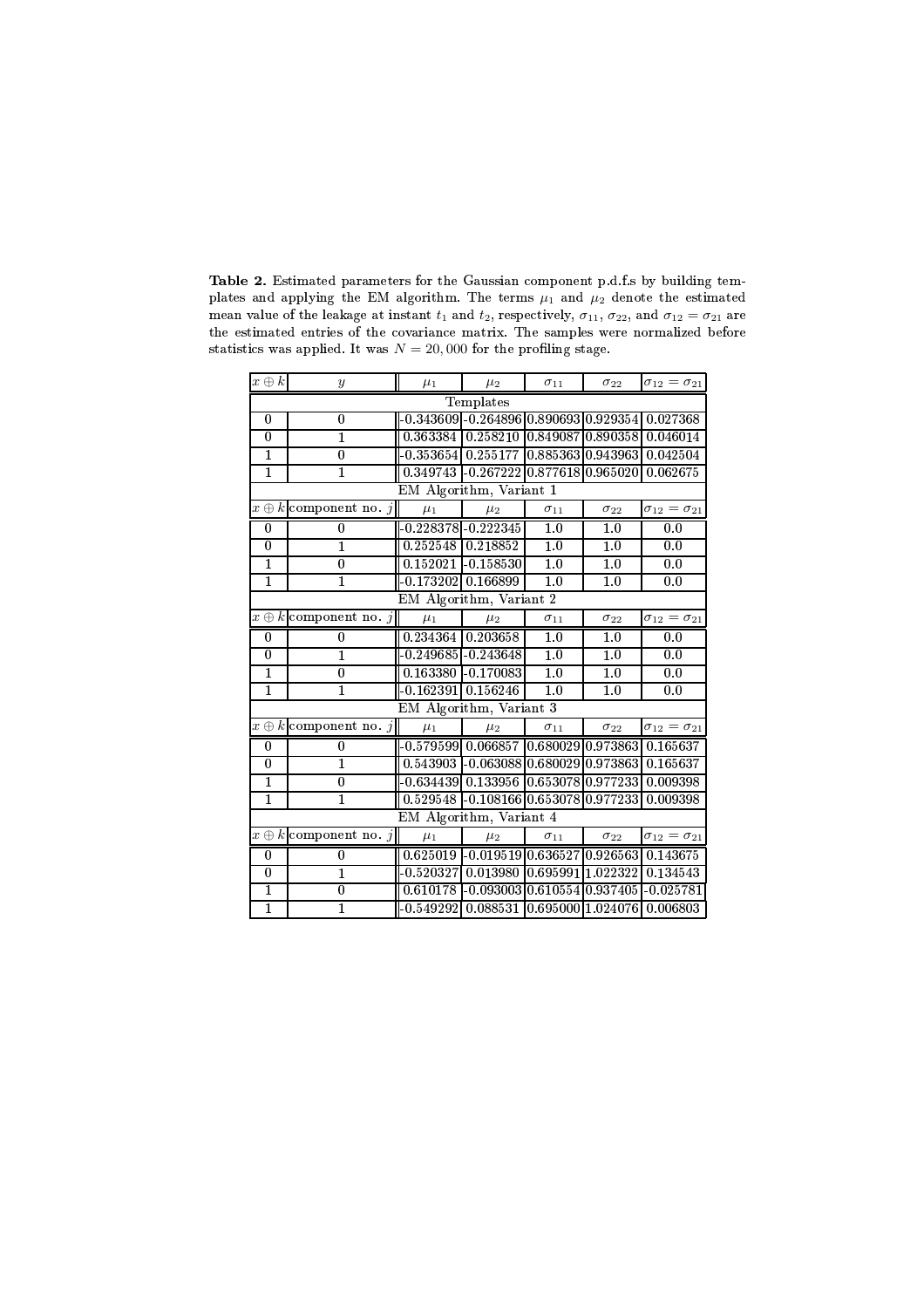Though not explicitly stated in Table 2 also second-order DPA requires a profiling stage to recover the sign of the leakage signal for each instant unless a further assumption is made that the adversary knows this sign, e.g., because the sign of a side channel leakage portion is predictable.<sup>5</sup>

Key Recovery Efficiency The decision strategy of Section 3.2 is applied here for the key hypotheses  $k \in \{0,1\}$ . For  $d = 1$  (20) simplifies to

$$
\mathcal{L}_0 := \sum_{i=1}^{N^\circ} \ln\left(0.5 \cdot \mathcal{N}(\boldsymbol{z}_i, \boldsymbol{\mu}_0^{x_i}, \boldsymbol{\Sigma}_0^{x_i}) + 0.5 \cdot \mathcal{N}(\boldsymbol{z}_i, \boldsymbol{\mu}_1^{x_i}, \boldsymbol{\Sigma}_1^{x_i})\right) \text{ and } (22)
$$

$$
\mathcal{L}_1 := \sum_{i=1}^{N^{\circ}} \ln \left( 0.5 \cdot \mathcal{N}(z_i, \mu_0^{-x_i}, \Sigma_0^{-x_i}) + 0.5 \cdot \mathcal{N}(z_i, \mu_1^{-x_i}, \Sigma_1^{-x_i}) \right) \tag{23}
$$

assuming a uniform distribution of  $y_i \in \{0, 1\}.$ 

Table 3. Success rate at key recovery by using the estimated p.d.f.s for the different methodical approaches. All samples were normalized before applying statistics.

|                  | Templates |         | EM Algorithm | Second-Order DPA |                                         |           |
|------------------|-----------|---------|--------------|------------------|-----------------------------------------|-----------|
| $N^{\circ}$      |           |         |              |                  | Variant 1 Variant 2 Variant 3 Variant 4 |           |
| 10               | 58.17 %   | 58.77 % | 58.60 %      | %<br>59.00       | 58.49 %                                 | 54.84 %   |
| 20               | 62.82 %   | 61.63%  | 6173 %       | 61.06 $%$        | 62.26 $\%$                              | 56.74 %   |
| 50               | 68.43 %   | 67.90 % | 67.81 %      | 68.51 %          | 68.26 %                                 | $61.67\%$ |
| 100              | 75.33 %   | 74.59 % | 74.19 %      | %<br>74.80       | 74.52 %                                 | 67.46 %   |
| <b>200</b>       | 83.85 %   | 81.22 % | 81.51 %      | %<br>81.92       | 83.13 %                                 | 73.93 %   |
| 400 <sub>l</sub> | 91.59%    | 89.52 % | 89 36 %      | 91.07 %          | $91.05\%$                               | 81.89 %   |
| 600              | 95.88 %   | 93.57 % | $93.51\%$    | $94.65\%$        | $95.33\%$                               | 86.89 %   |
| 800              | 97.86 %   | 96.75 % | 96.02 %      | 97.16 %          | 97.39 %                                 | 89.77 %   |
| 1000             | 98.88 %   | 98.09 % | 97.73 %      | 98.44 %          | 98.68 %                                 | 92 77 %   |
| 1500ll           | 99.74 %   | 99.52 % | 99.52 %      | 99.71 %          | 99.68 %                                 | 96.60 %   |
| 2000             | 99.94 %   | 99.91 % | $99.86\%$    | %<br>99.95       | $99.95\%$                               | 98.44 %   |

Success rates were empirically determined by applying the 2-variate Gaussian p.d.f.s of Table 2. For second-order DPA the correlation coefficient of  $x_i \oplus k$  and  $|z_{i,0} - z_{i,1}|$ , i.e., the absolute difference of the two scalar components of  $z_i$  is computed as suggested by Messerges [15]. Results are presented in Table 3. One can observe that the key recovery efficiency of EM estimates is very close to templates. Further, there are only small decreases in the success rate for the variants based on a reduced set of free parameters. Another result of Table 3 is

<sup>&</sup>lt;sup>5</sup> The microcontroller used in this case study does not follow the Hamming weight model. Therefore, the sign of the side channel leakage at each instant has to be examined in advance.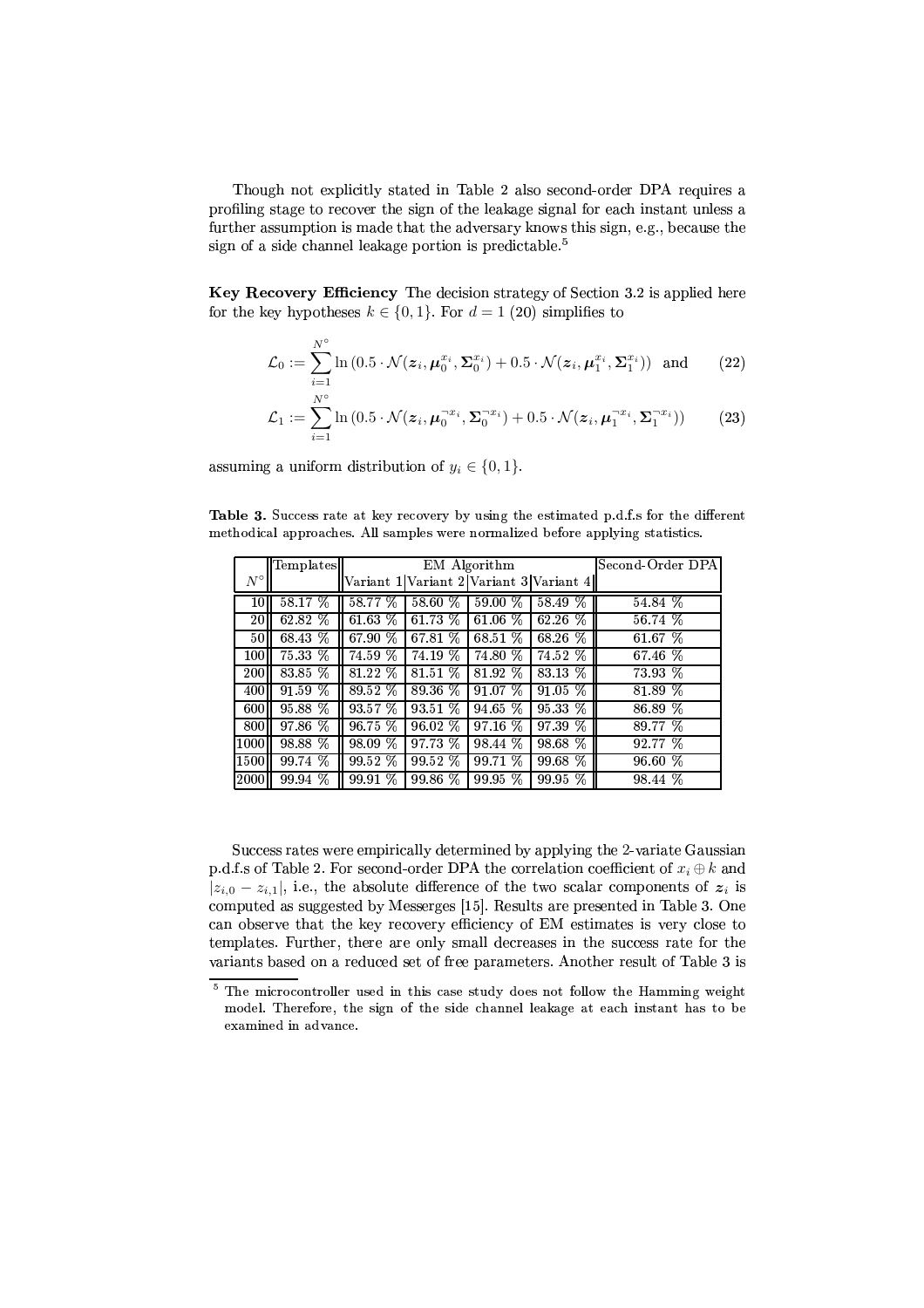that using second-order DPA one needs about twice the number of samples for a comparable success rate.

#### **Further Directions**  $4.1$

**Higher-Order Analysis:** This experimental case study considers the simplest two-dimensional case for higher-order side channel analysis, but this may also be the only applicable case on an efficient masking scheme, especially in hardware. The use of higher dimensions leads to an increase in the number of unknown parameters for the component p.d.f.s. We expect that an increase of  $m$ , i.e., the number of instants considered in the multivariate p.d.f. can significantly improve the success rates for key recovery. Increasing  $d$  results in two drawbacks: (i) the number of free parameters increases exponentially (see Table 1) and (ii) the number of measurements that are usable for an estimation decreases exponentially (see  $(9)$ ) and  $(10)$ ). The benefit of an improved signal-to-noise ratio due to a higher number of predicted bits may be therefore thwarted. A similar consideration holds for templates, i.e., a certain minimum number of measurements is required for a sufficient characterization of the multivariate side channel leakage  $[10]$ .

How to find relevant instants without knowing the masks: First of all, for  $m = 2$  the EM algorithm is applicable at all combinations of instants to check for significantly different component p.d.f.s. If successful at multiple combinations the EM algorithm can be reapplied in order to determine component p.d.f.s with  $m > 2$ . Further, for fixed parameters  $(x, k)$ , the empirical variance of the sample may indicate time instants where internal random numbers are used. Another possibility to reduce the dimensions of the vectorial sample is principal component analysis [2]. Second-order DPA  $[15, 22]$  may also help to identify suitable points in time.

# Conclusion 5

This contribution introduces the use of multivariate Gaussian mixture models for enhancing higher-order side channel analysis on masked cryptographic implementations. The proposed EM algorithm is applicable if an adversary does not have access to masks used during profiling and provides estimates on the component p.d.f.s. For a single-bit second-order setting it has been shown that the attained efficiency in key recovery is very close to templates and clearly better than the efficiency of second-order DPA.

As already outlined in previous contributions masking may not be sufficient to secure cryptographic implementations. Beyond it, this contribution highlights that even adversaries with incomplete knowledge at profiling can acquire appropriate multivariate estimates on component probability densities. Auxiliary countermeasures to decrease the signal-to-noise ratio of the side channel leakage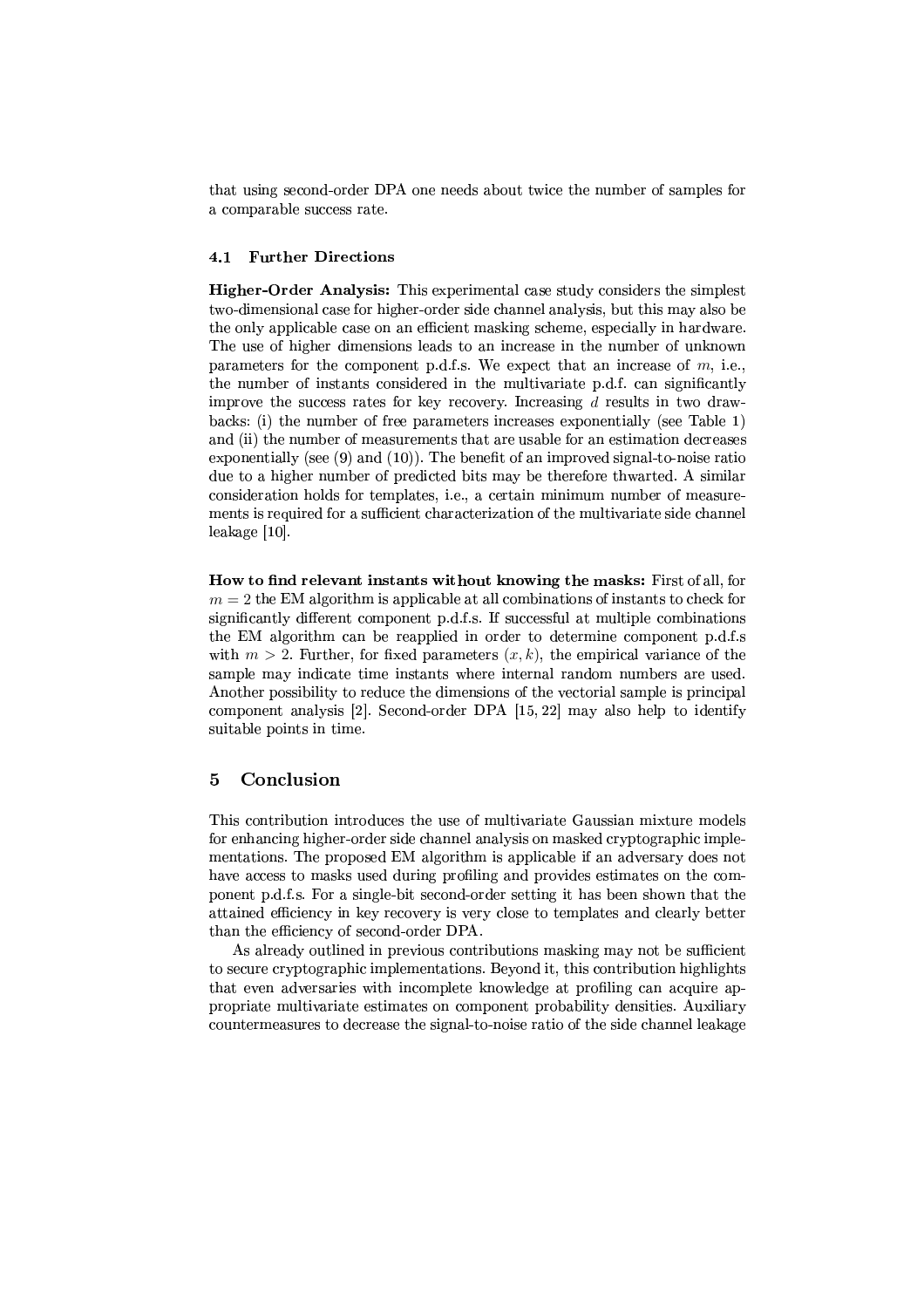should be definitively foreseen. The effectiveness of these combined countermeasures can be tested by building templates or applying the EM algorithm to mixture densities.

# References

- 1. Dakshi Agrawal, Josyula R. Rao, Pankaj Rohatgi, and Kai Schramm. Templates as Master Keys. In Josyula R. Rao and Berk Sunar, editors, Cryptographic Hardware and Embedded Systems - CHES 2005, volume 3659 of LNCS, pages 15-29. Springer, 2005.
- 2. Cédric Archambeau, Eric Peeters, François-Xavier Standaert, and Jean-Jacques Quisquater. Template Attacks in Principal Subspaces. In Louis Goubin and Mitsuru Matsui, editors, Cryptographic Hardware and Embedded Systems - CHES 2006, volume 4249 of LNCS, pages 1-14. Springer, 2006.
- 3. Hans Hermann Bock. Automatische Klassifikation: Theoretische und praktische Methoden zur Gruppierung und Strukturierung von Daten (Cluster-Analyse). Vandenhoeck & Ruprecht, 1974.
- 4. Suresh Chari, Charanjit S. Jutla, Josyula R. Rao, and Pankay Rohatgi. Towards Sound Approaches to Counteract Power-Analysis Attacks. In M. Wiener, editor, Advances in Cryptology - CRYPTO '99, volume 1666 of LNCS, pages  $398-412$ . Springer, 1999.
- 5. Suresh Chari, Josyula R. Rao, and Pankaj Rohatgi. Template Attacks. In B. S. Kaliski, C Koç, and C. Paar, editors, Cryptographic Hardware and Embedded Sys $tems$ , volume 2523 of  $LNCS$ , pages 13-28. Springer, 2003.
- 6. Jean-Sébastian Coron and Louis Goubin. On Boolean and Arithmetic Masking against Differential Power Analysis. In C.K. Koç and C. Paar, editors, Cryptographic Hardware and Embedded Systems - CHES 2000, volume 1965 of LNCS, pages 231-237. Springer, 2000.
- 7. Richard O. Duda, Peter E. Hart, and David G. Stork. Pattern Classification. John Wiley & Sons, 2001.
- 8. Mario A.T. Figueiredo and Anil K. Jain. Unsupervised Learning of Finite Mixture Models. IEEE Transactions on Pattern Analysis and Machine Intelligence, 24:381-396, 2002.
- 9. Karine Gandolfi, Christophe Mourtel, and Francis Olivier. Electromagnetic Analysis: Concrete Results. In C Koc, D. Naccache, and C. Paar, editors, Cryptographic Hardware and Embedded Systems - CHES 2001, volume 2162 of LNCS, pages 251– 261. Springer-Verlag, 2001.
- 10. Benedikt Gierlichs, Kerstin Lemke-Rust, and Christof Paar. Templates vs. Stochastic Methods. In Louis Goubin and Mitsuru Matsui, editors, Cryptographic Hardware and Embedded Systems - CHES 2006, volume 4249 of LNCS, pages 15-29. Springer, 2006.
- 11. Marc Joye, Pascal Paillier, and Berry Schoenmakers. On Second-Order Differential Power Analysis. In Josyula R. Rao and Berk Sunar, editors, Cryptographic Hardware and Embedded Systems - CHES 2005, volume 3659 of LNCS, pages 293-308. Springer, 2005.
- 12. Paul C. Kocher, Joshua Jaffe, and Benjamin Jun. Differential Power Analysis. In M. Wiener, editor, Advances in Cryptology - CRYPTO '99, volume 1666 of LNCS, pages 388-397. Springer, 1999.